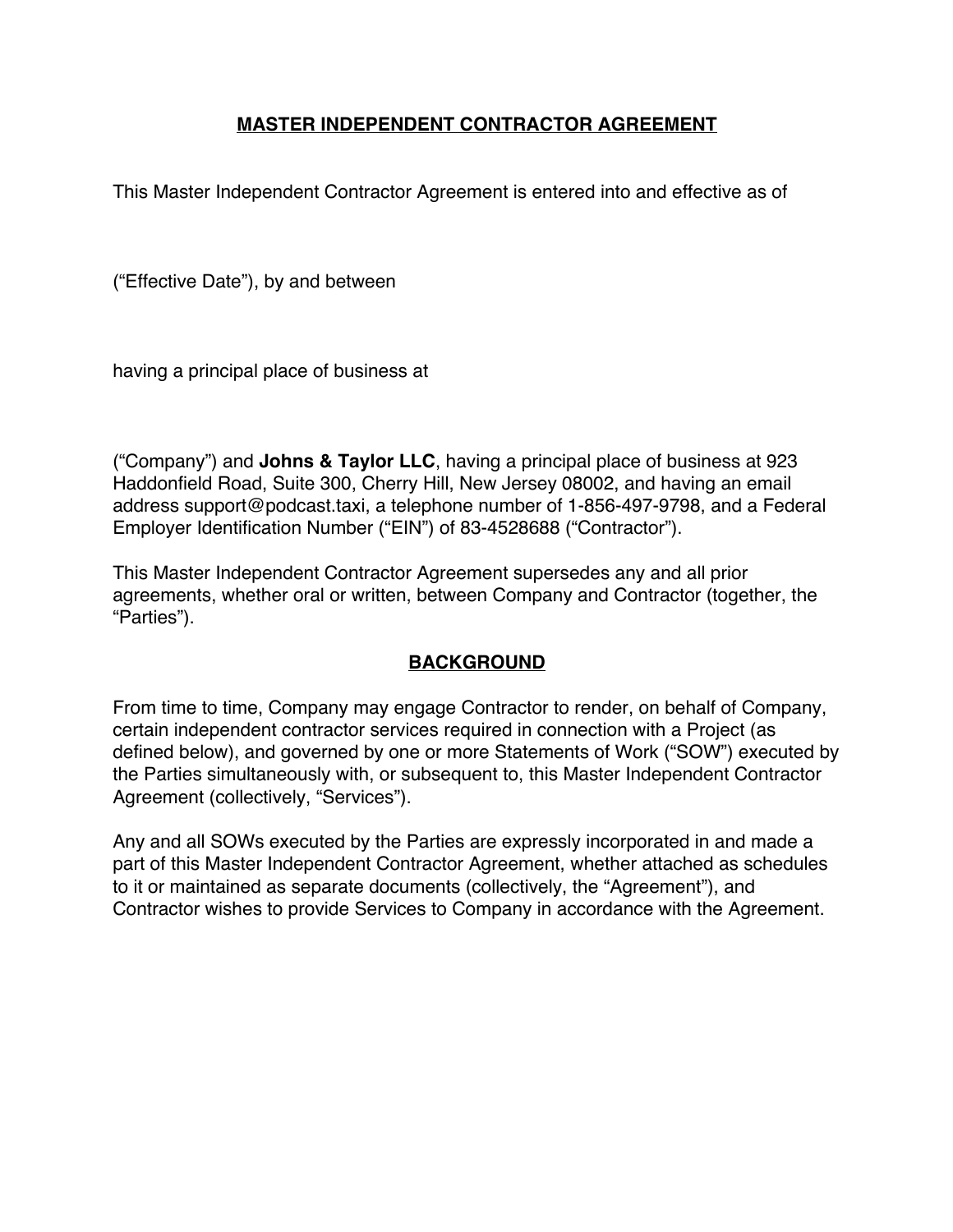In consideration of the mutual promises and benefits contained in the Agreement, the Parties agree as follows:

### **1. PROJECT SERVICES PROVIDED BY CONTRACTOR AND RELATED COMPENSATION**

A. *Project Services*. Contractor will provide Services to Company on a project-by-project basis (each, a "Project"). The Parties will execute a separate SOW for each Project, which will describe the Services provided by Contractor to Company for that Project (each, a "Project SOW"). The Project SOW will also describe the time period for performance of the Services, and the related compensation to be paid by Company to Contractor for the Services. Company does not guarantee Contractor any Projects or a minimum number of Projects, and Company's election to engage Contractor to perform Services with respect to a Project is made in Company's sole discretion.

B. *Project Compensation.* As payment for all Services satisfactorily rendered by Contractor (as reasonably determined by Company), Company will pay Contractor the fees set forth in each Project SOW ("Fees"). As stated in further detail in Section 2 of this Agreement, Fees will be payable without deduction for federal income, social security, or state or local income taxes. Fees will be calculated in U.S. dollars unless otherwise agreed in writing in the Project SOW prior to the commencement of a Project.

C. *Expenses.* Unless otherwise expressly agreed in writing in the Project SOW, Company will not reimburse or otherwise pay for expenses incurred by Contractor while providing Services. Such expenses, which include but are not limited to costs for landline or mobile telephone, computer, printer, PDA equipment or related services, transportation (including mileage, taxi fare, subway fare, or airfare), lodging, meals, client meetings, entertainment, fax and mail, overnight courier or messenger costs (collectively, "Business Expenses"), will be borne by Contractor.

### **2. CONTRACT FOR INDEPENDENT CONTRACTOR SERVICES**

A. *Independent Contractor Relationship*. Contractor, in rendering performance under this Agreement, is an independent contractor, and Contractor agrees to perform the Services solely as an independent contractor. The Parties agree that nothing in this Agreement should be construed as creating a joint venture, partnership, franchise, agency, employer/employee, or similar relationship between the Parties, or as authorizing either Party to act as the agent of the other.

B. *No Tax Withholding or Employee Benefits*. Company is not responsible for withholding taxes with respect to Contractor's compensation under this Agreement. Company will not pay any contributions to social security, unemployment insurance, federal or state withholding taxes, or provide any other contributions or benefits with respect to Contractor that might be expected in an employer/employee relationship, and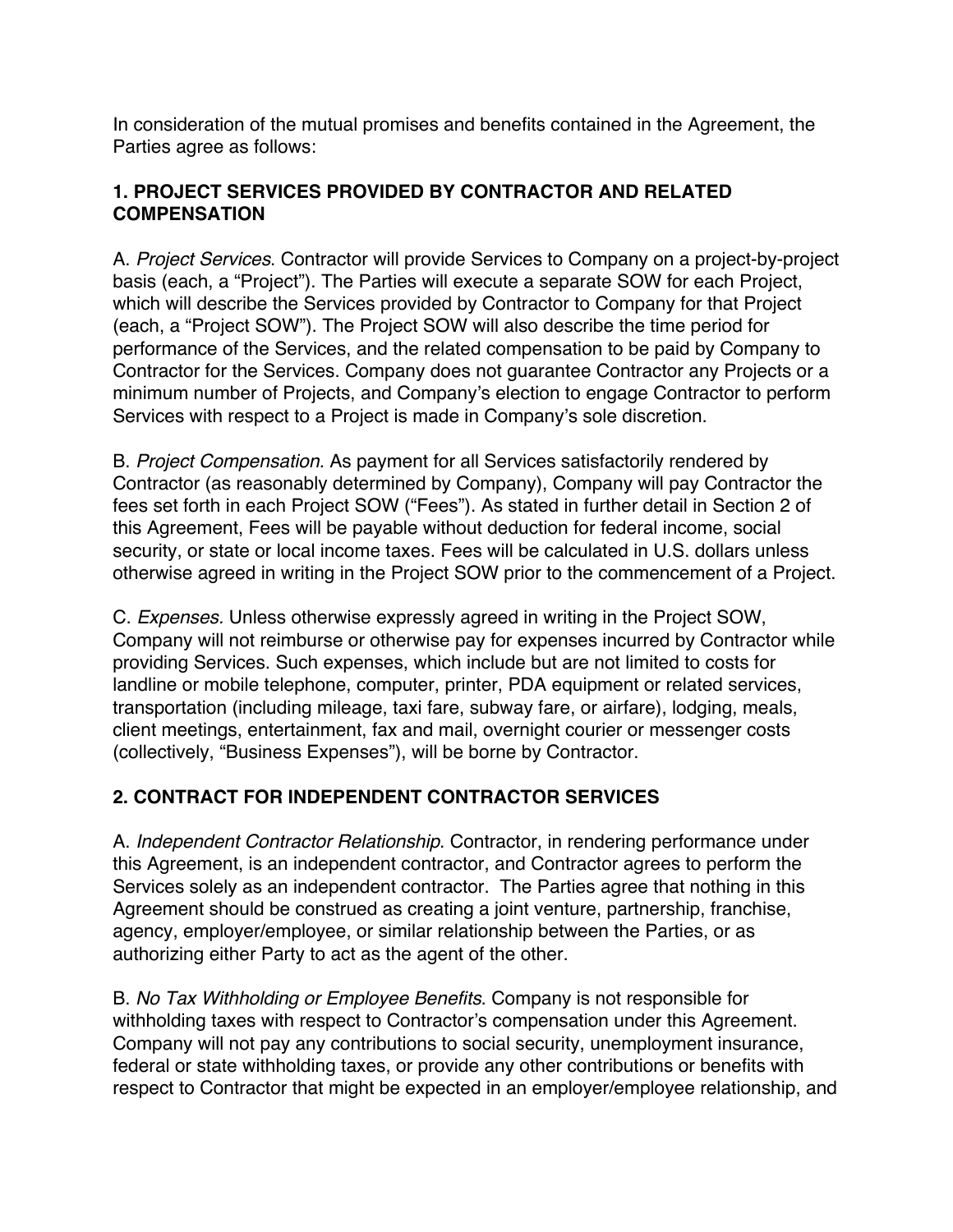Contractor expressly waives any right to such benefits. Contractor acknowledges and agrees that it does not have an employment relationship with Company, and is not entitled to any of Company's employee benefits (including, without limitation, participation in employee benefit plans, vacation programs, sick leave, severance programs, insurance, disability, retirement, and deferred compensation plans). Contractor agrees to provide to Company, for billing and accounting purposes, an IRS Form W-9 and an EIN or Social Security Number.

C. *Insurance*. Company has no responsibility or liability whatsoever for any injuries or other damages sustained or incurred by Contractor in connection with its provision of the Services. Company will not carry health or accident insurance to cover Contractor and Contractor agrees that it will carry any insurance required by law in order to provide the Services it provides to Company.

D. *Indemnification*. By executing this Agreement, Contractor agrees to make all contributions, pay applicable taxes, and obtain insurance as needed to provide Contractor's Services and expressly agrees to indemnify Company and hold Company harmless for and against any third-party claims, costs, taxes, fees, damages or penalties assessed against Company by virtue of Contractor's failure to make contributions or payments or obtain insurance.

### **3. TERM; TERMINATION; EFFECT OF TERMINATION**

A. *Term.* The initial term of this Agreement will commence on the Effective Date of this Agreement and will continue for an initial period of six (6) months ("Initial Term"), unless sooner terminated according to the termination provisions below. After the Initial Term, this Agreement will renew on a month-to-month basis, unless either party terminates the Agreement according to the termination provisions below. The Initial Term, together with any monthly renewal period, is the "Term" of the Agreement.

### B. *Termination*.

i. *By Company*. Notwithstanding anything to the contrary in this Agreement, Company may terminate this Master Independent Contractor Agreement or a Project SOW at any time prior to the expiration of the Initial Term, Term, or, where it differs, the expiration of a Project SOW, for any reason or no reason, upon oral or written notice to Contractor, which termination will be effective immediately.

ii. *By Contractor*. Notwithstanding anything to the contrary in this Agreement, Contractor may terminate this Master Independent Contractor Agreement or a Project SOW at any time prior to the expiration of the Initial Term, Term, or, where it differs, the expiration of a Project SOW, upon thirty (30) days' prior written notice to Company, which termination will be effective on the thirtieth (30th) day following the written notice. Contractor may not terminate the Master Independent Contractor Agreement or a Project SOW prior to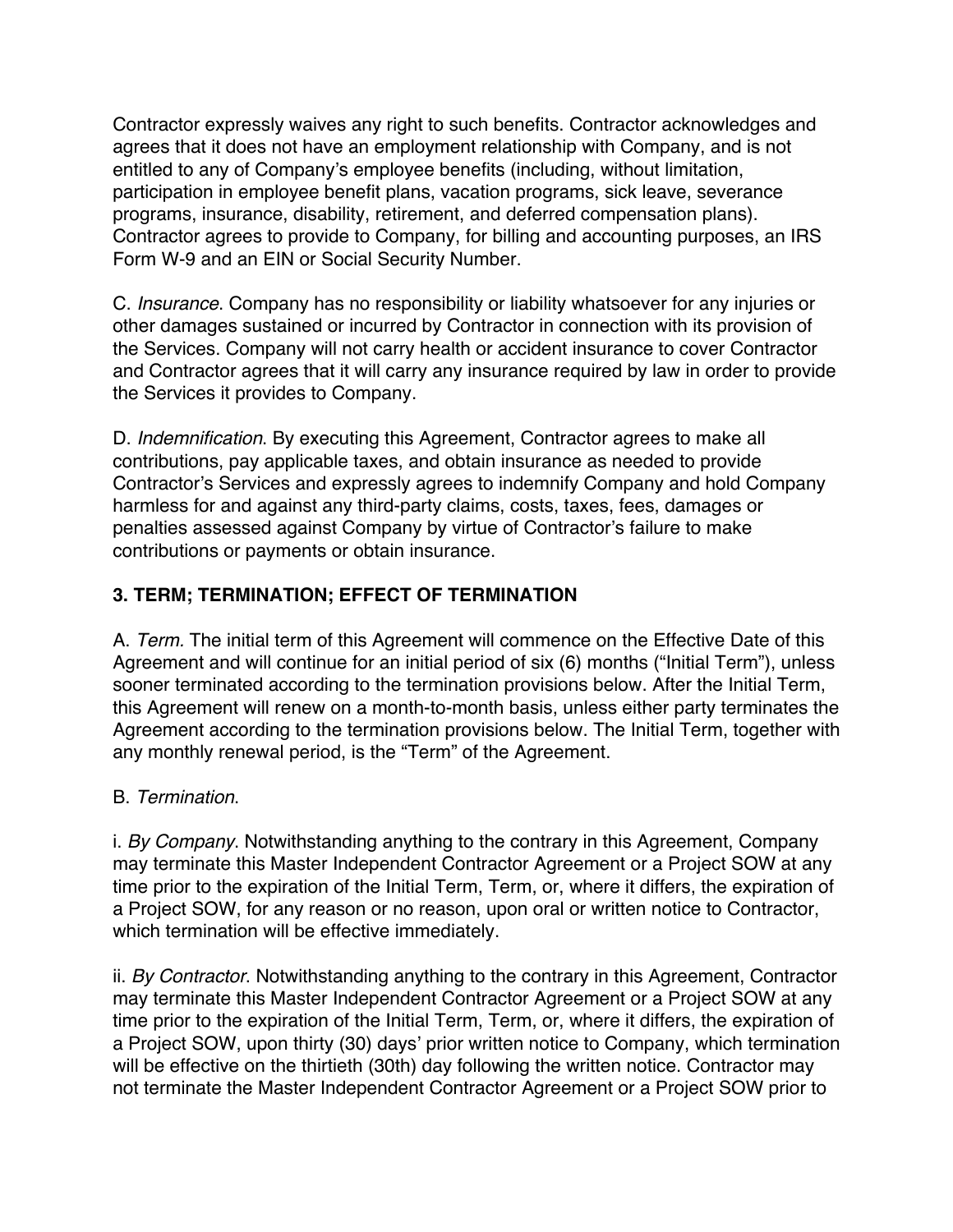Contractor's satisfactory completion of Services that it has already commenced performing under an active Project SOW, unless Contractor has obtained Company's prior written agreement to the termination. If a delay is anticipated, Contractor will immediately notify Client of any delay, the reasons for the delay, the anticipated duration of the delay, and the steps being taken by Contractor to overcome or mitigate the delay.

C. *Effect of Termination*. Upon termination of this Master Independent Contractor Agreement or a Project SOW according to the termination provisions of this Section 3, Company will be required to pay Contractor the Fees for Services satisfactorily completed prior to the effective termination date. Where the Parties have agreed upon certain reimbursable Business Expenses, Company will reimburse Contractor for all proper and agreed-upon reimbursable Business Expenses incurred prior to the termination date. Additional duties and obligations relating to termination of Services under a specific Project may be set forth in the relevant Project SOW.

D. Contractor agrees to comply with Section 4.D below within thirty (30) days of any effective termination date provided for under this Section 3.

# **4. CONFIDENTIAL INFORMATION; COMPANY PROPERTY**

A. *Confidential Information and Non-Disclosure*. Contractor agrees not to disclose, and to treat as confidential any written or oral information that Company may provide to Contractor, or that Contractor may otherwise gain access to during the pendency of this Agreement that Contractor should reasonably recognize as Company's proprietary or confidential information ("Confidential Information").

Confidential Information includes all nonpublic information, whether or not it is reduced to writing or another medium, and whether or not it is marked "confidential" or the like, including without limitation: (i) works of authorship and artwork; (ii) trade secrets and proprietary know-how; (iii) source codes, software programs, computer systems, and algorithms; (iv) information residing in Company-owned social media accounts; (v) concepts and designs; (vi) inventions and products; (vii) records, files, reports, plans, and proposals; and (viii) customer, client, supplier and other relationship lists. The terms of this Agreement, the existence or potential existence of a Project, and any and all Work Product (as defined below) is also Confidential Information.

Confidential Information does not include general skills, experience, or information that is generally available to the public from a source other than Company.

B. *Disclosure Required by Law*. Confidential Information also does not include information that is required to be disclosed under any applicable law, regulation, judicial or administrative order or decree, or request by any other regulatory organization having legal authority. But Contractor agrees that it will not disclose any requested Confidential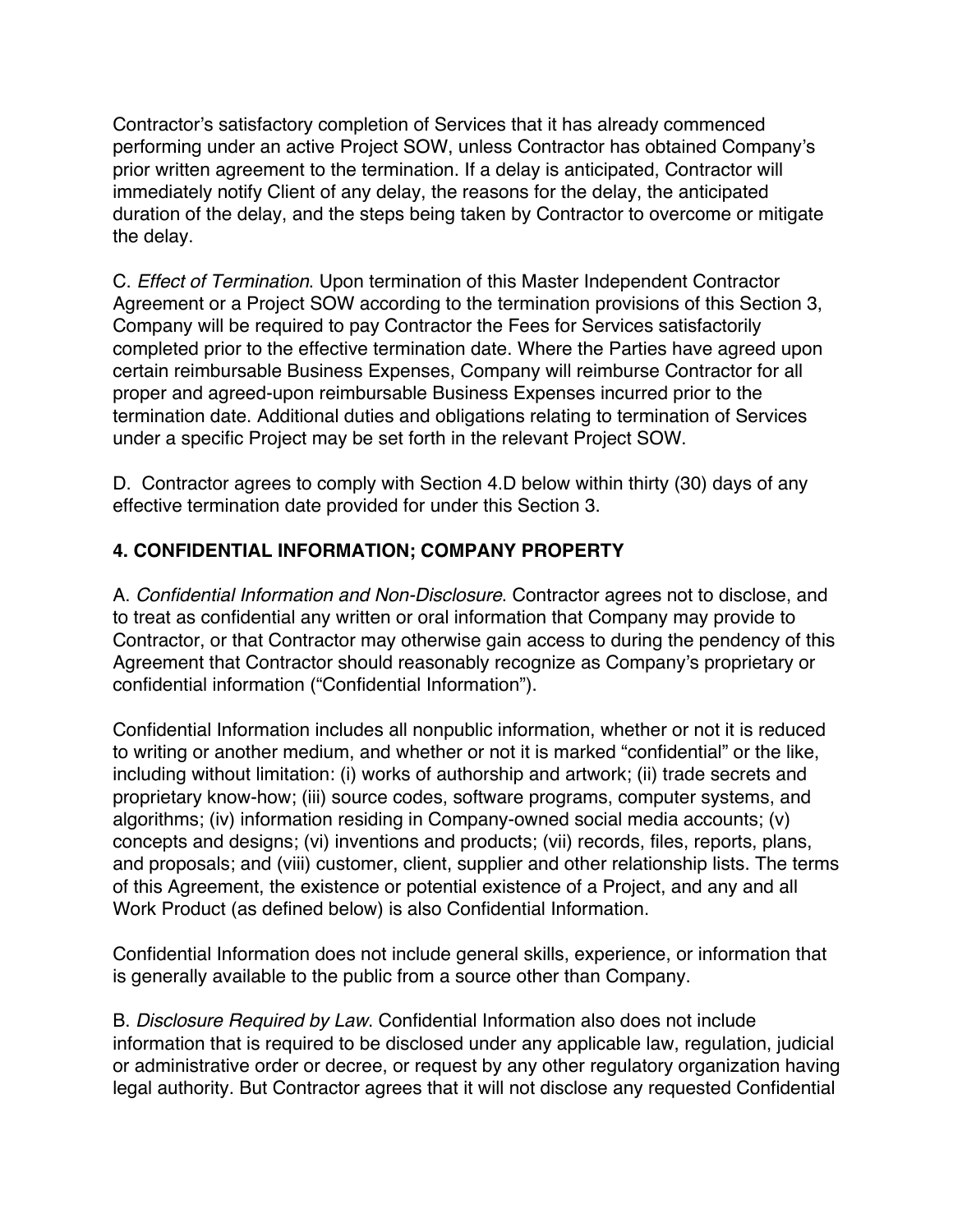Information of the Company without first giving notice to Company. After this notice, Company will have a reasonable period of time (to be agreed upon by the Parties when notice of the legal request is given) to obtain a protective order from disclosure. In the event that Company does not obtain a protective order, or does not seek a protective order during the agreed-upon time period, Contractor may disclose only that portion of the information that it is legally obligated to disclose.

C. *Use of Confidential Information*. Contractor agrees that it will use Confidential Information only in the performance of Services under this Agreement. Contractor will not use Confidential Information in any way or manner that is adverse to Company's interests.

D. *Ownership and Return of Confidential Information*. Company retains all right, title, and interest in its Confidential Information, as well as all right, title, and interest in any intellectual property belonging to Company, including patents, trademarks, copyrights, or trade secrets ("Intellectual Property"). Neither this Agreement, nor Company's disclosure of Confidential Information or Intellectual Property to Contractor, conveys to Contractor any right, title, or interest in any Confidential Information or Intellectual Property of the Company. When a Project is concluded, or upon termination of the Master Independent Contractor Agreement and a Project SOW, or otherwise on demand from Company, Contractor will return to Company all materials containing or relating to Confidential Information or Intellectual Property, together with all other property of Company, including materials Company provided to Contractor in connection with this Agreement. Contractor may not retain any copies or reproductions of files, records, correspondence, memoranda, reports, notes, summaries, notebooks, drawings, photographs, databases, e-mails, disks, customer lists, or other documents or electronically stored information of any kind relating to the business, potential business, or affairs of Company unless Company agrees, in writing, that Contractor may retain specific information.

E. *Confidentiality*. Unless Company consents in advance in writing, Contractor may not use Company's name in any advertising or promotional literature, or publish any articles relating to Company, this Agreement, or any Project or Services, and may not otherwise refer to Company's retention of Contractor under this Agreement.

# **5. OWNERSHIP OF WORK PRODUCT AND INTELLECTUAL PROPERTY**

A. *Work Product*. "Work Product" includes all concepts, inventions, or works of authorship that Contractor may develop or work on (in whole or in part, solely or jointly with others, whether or not during normal working hours), and which result from Services rendered under this Agreement. Work Product includes, without limitation, works of authorship, artwork, designs, documentation, presentations, notes, outlines, processes, algorithms, inventions, concepts, ideas and the like, and may include information protectable under the laws of copyright, patent, trademark, or any similar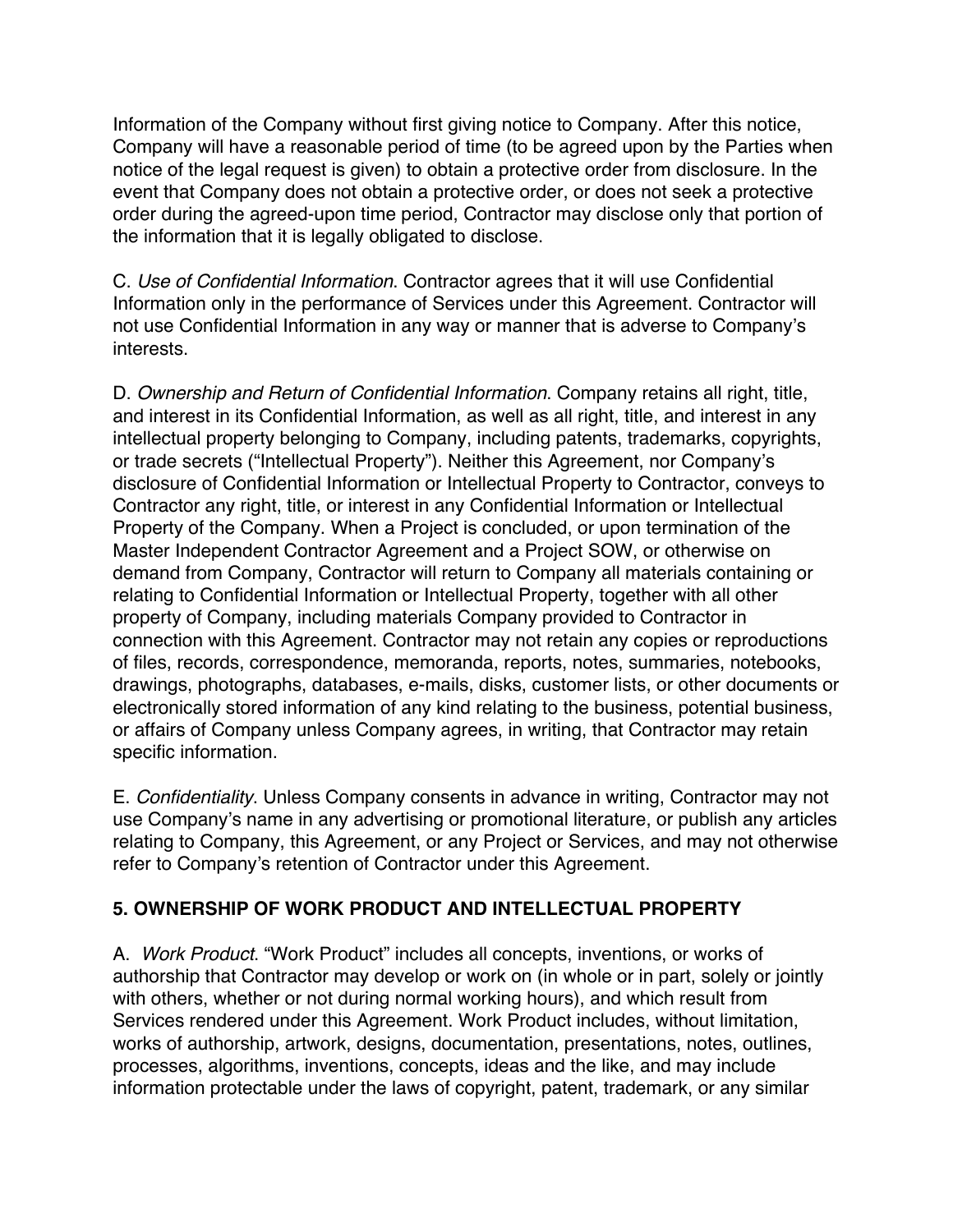intellectual property regimes. Work Product also includes all drafts and intermediate versions created by Contractor.

B. *Ownership of Work Product*. Contractor acknowledges and agrees that all Work Product has been specially commissioned or ordered by Company, and that Company is the author and owner of all Work Product and associated Intellectual Property rights in all Work Product.

C. *Works Made for Hire.* All copyrightable aspects of the Work Product should be considered "works made for hire" within the meaning of the Copyright Act of 1976, as amended (the "Copyright Act"), and Company should be deemed the "author" of all works within the meaning of the Copyright Act. All copyrightable Work Product, as well as all copies of the works in whatever medium fixed or embodied, are owned exclusively by Company upon creation, and Contractor expressly disclaims any interest in any copyrightable Work Product.

D. *Assignment of Right, Title and Interest*. In the event that Company for any reason is deemed not to be the author or owner of any Work Product (including but not limited to where any Work Product is found not to be a "work made for hire" within the meaning of the Copyright Act), Contractor hereby assigns to Company the sole and exclusive right, title, and interest in all Work Product. Contractor agrees to execute and deliver all documents requested by Company to secure or perfect Company's right, title, and interest in any Work Product.

E. *Registration and Enforcement.* At Company's direction and expense, Contractor agrees to assist Company in registering and enforcing all patents, copyrights, trademarks, and other rights and protections relating to the Work Product in any and all countries.

### **6. NO CONFLICT OF INTEREST.**

A. Contractor represents and warrants to Company that Contractor is free to enter into this Agreement, and that Contractor does not have other obligations that are inconsistent, incompatible, or in conflict with its obligations under this Agreement.

B. In performing Services under this Agreement, Contractor agrees not to use any proprietary or confidential information belonging to any other person or entity. Additionally, Contractor agrees not to disclose to Company any proprietary or confidential information belonging to any other person or entity.

# **7. RESTRICTIVE COVENANTS.**

A. During the Term, Contractor may not (whether directly or indirectly, for compensation or not, for Contractor's own account or on behalf of any other person or entity), engage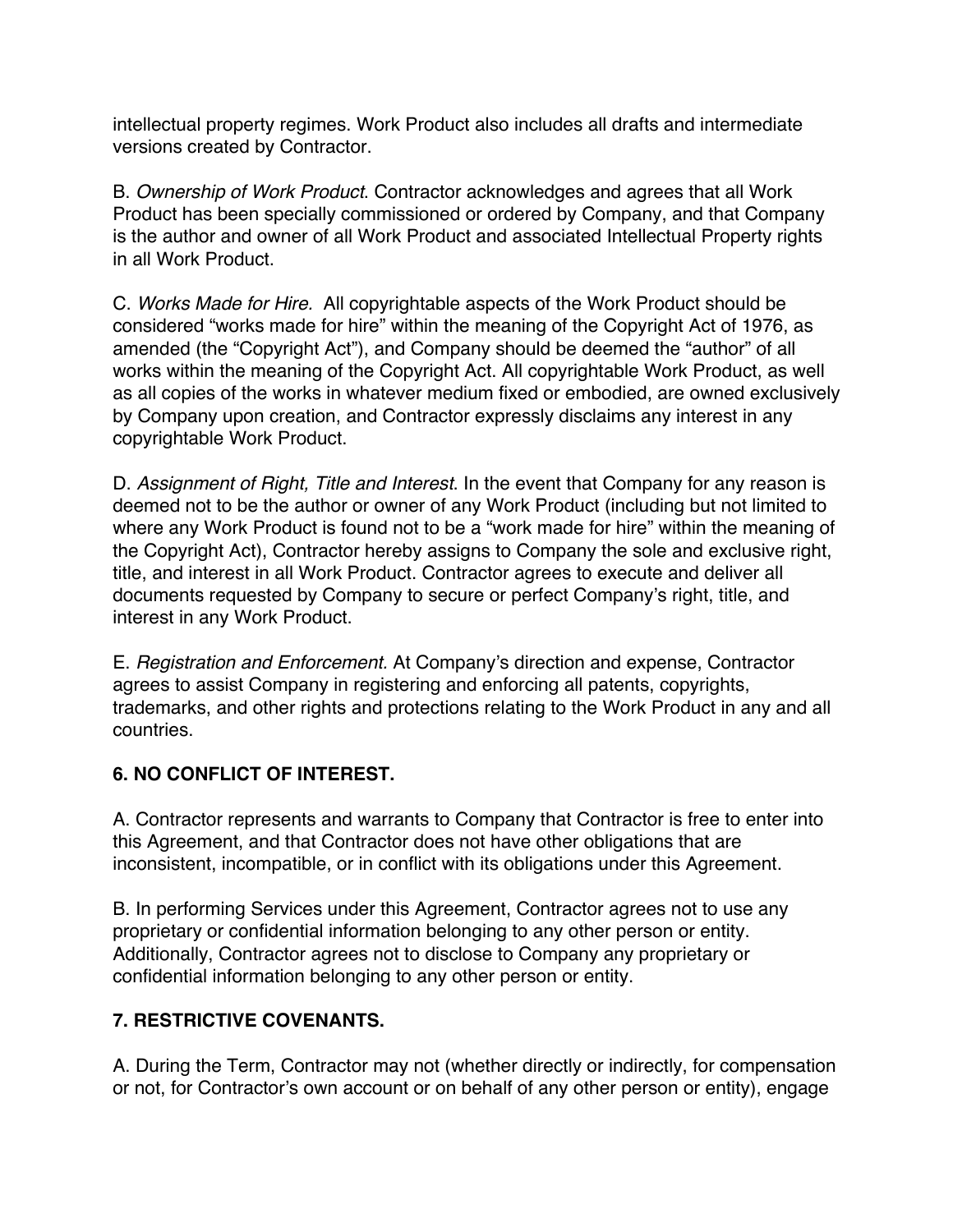in activity that is inconsistent, incompatible, or in conflict with Contractor's obligations under the terms of this Agreement.

B. During the Term and continuing for a period of one (1) year following the termination of this Agreement, Contractor may not (whether directly or indirectly, for compensation or not, for Contractor's own account or on behalf of any other person or entity), solicit, attempt to solicit, or perform services for any party that is or was a customer of Company as of the effective date of termination of this Agreement or during the immediately preceding six (6) months ("Customer") for the purpose of providing a Customer with the same or substantially similar services provided by Company to that Customer, without the prior written consent of Company. This restriction is not intended to prohibit Contractor from soliciting or offering any services to persons or entities who are not Customers, nor is it intended to prohibit Contractor from offering to any Customer services that are not competitive to Company.

C. During the Term and continuing for a period of one (1) year following the termination of this Agreement, Contractor may not (whether directly or indirectly, for Contractor's own account or on behalf of any other person or entity), solicit for employment or hire, or assist in the solicitation or hiring of, any employee or other worker who works for Company or was employed by Company as of the effective date of termination of this Agreement or during the immediately preceding six (6) months. This includes, but is not limited to: (a) providing to any prospective employer the identities of any of Company's employees; (b) assisting with recruitment, or (c) encouraging a covered individual to change the individual's relationship with the Company.

D. During the Term and all times thereafter, Contractor agrees that it has no right to bind and will not bind Company to any agreement or commitment with a third party, for any purpose.

E. During the Term and all times thereafter, Contractor will not disparage the reputation of Company, or any of its officers, directors, employees, agents, or independent contractors.

### **8. LIMITATION OF LIABILITY**.

IN NO EVENT WILL COMPANY BE LIABLE TO CONTRACTOR OR ANY RELATED THIRD PARTY FOR ANY SPECIAL, INDIRECT, INCIDENTAL, PUNITIVE, EXEMPLARY, OR CONSEQUENTIAL DAMAGES (INCLUDING LOSS OF PROFIT OR LOSS OF REVENUE) HOWEVER CAUSED AND UNDER ANY THEORY OF LIABILITY (INCLUDING ANY TORT CLAIMS) ARISING OUT OF OR RELATED TO THIS AGREEMENT OR THE SERVICES, WHETHER OR NOT FORESEEABLE AND WHETHER OR NOT COMPANY HAS BEEN ADVISED OF THE POSSIBILITY OF SUCH DAMAGES, AND NOTWITHSTANDING ANY FAILURE OF THE ESSENTIAL PURPOSE OF ANY LIMITED REMEDY.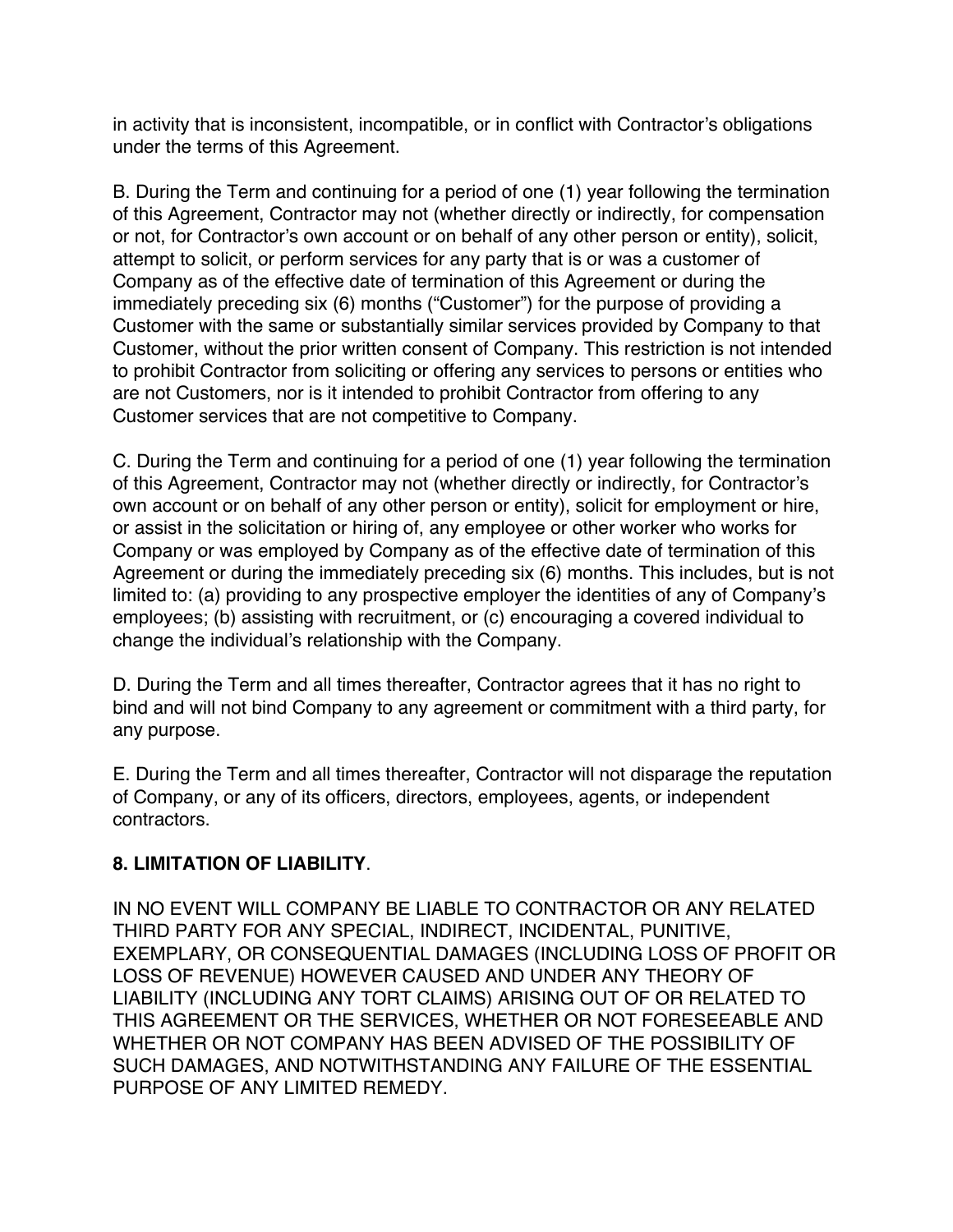# **9. GOVERNING LAW; VENUE; DISPUTES.**

A. *Governing Law and Venue*. This Agreement is governed by and construed in accordance with the laws of the State of New Jersey (without regard to its choice-of-law or conflict-of-law provisions). In the event of any dispute, controversy, or claim concerning, associated with, or arising out of this Agreement (collectively and individually, "Dispute"), the Parties agree that the exclusive venue for any unresolved Dispute is an appropriate court located within the State of New Jersey. The Parties further consent to that court's jurisdiction over the Parties.

B. *Resolution of Disputes*. The Parties agree that, prior to filing a lawsuit with respect to any Dispute, they will make a good faith attempt to resolve their differences through business discussions to take place within thirty (30) days following first notice of the Dispute. The Parties agree that such business discussions will be conducted between individuals possessing the authority to approve final resolution of the Dispute on behalf of each Party. The Parties agree to pay their own individual expenses incurred in any of these business discussions. If, after expiration of this thirty-day negotiation period, the Parties have not resolved the Dispute, the Parties may seek relief in a relevant New Jersey court. In the alternative—and only upon the mutual consent of the Parties—if, after expiration of this thirty-day negotiation period, the Parties have not resolved the Dispute, the Parties may submit the Dispute to mediation ("Mediation"). The Parties must mutually consent to engage in Mediation, and must mutually agree upon the procedure for any Mediation. The Parties agree to share equally any costs or fees resulting from engagement of a mediator and the hiring of an appropriate forum for the Mediation. The Parties agree to pay their own individual expenses incurred in the Mediation (including, without limitation, the cost of each Party's independent counsel or other representative(s)).

C. *Injunctive Relief*. Notwithstanding anything to the contrary in this Agreement, Company has the right to seek injunctive and other equitable relief with respect to any breach or threatened breach of any of the provisions in Sections 4, 5, and 7 of this Agreement. Nothing in this Section 9 should be construed to interfere with Company's right to seek injunctive and other equitable relief under these Sections in an appropriate court at any time.

# **10. SURVIVORSHIP**

Any provision of this Agreement that, by its terms, is intended to continue to apply after any termination or expiration, will survive termination or expiration and continue to apply in accordance with its terms. Without limiting the foregoing, but for the avoidance of doubt, Sections 4, 5, 7, and 9 of this Agreement will survive.

# **11. HEADINGS; STRICT CONSTRUCTION.**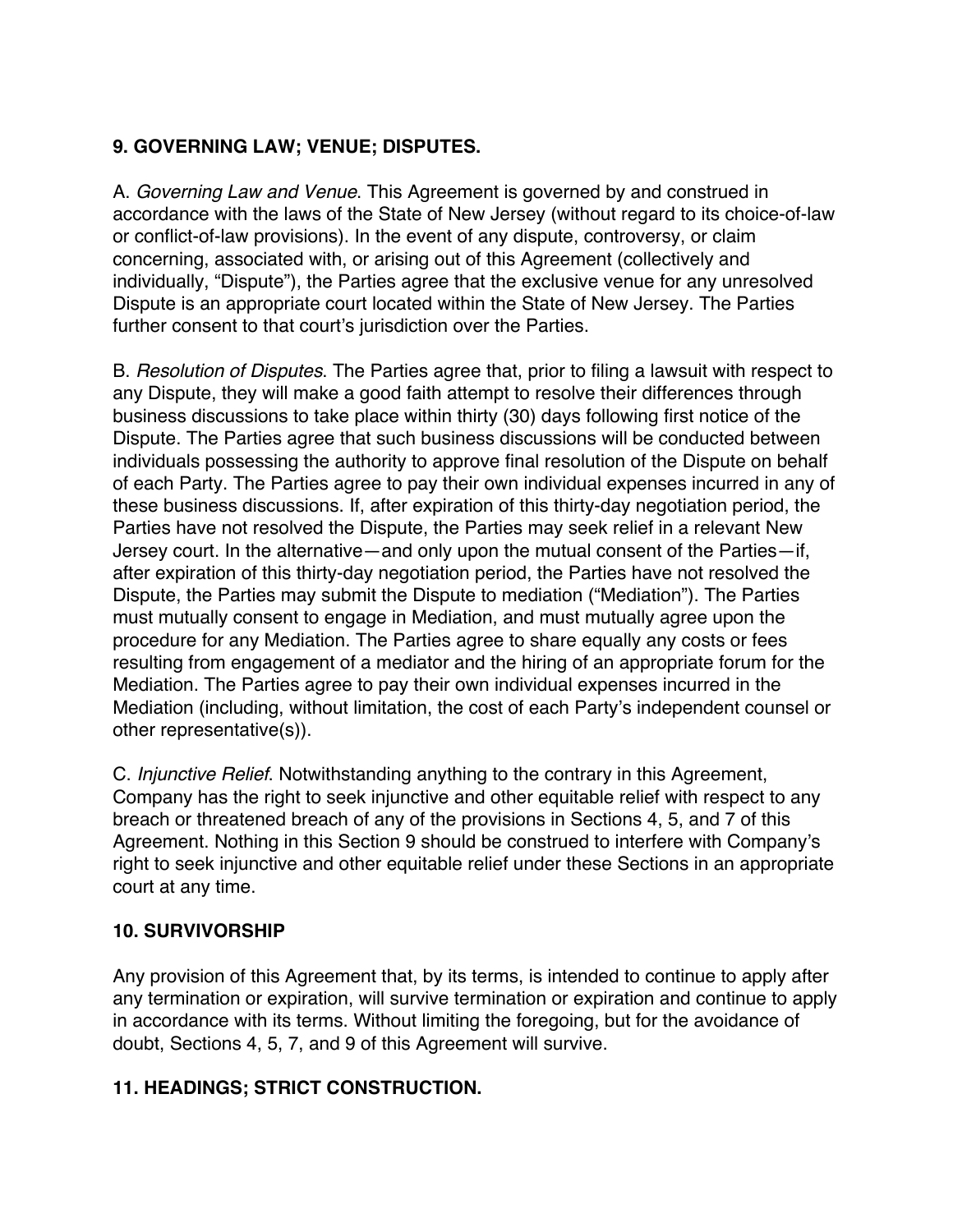Headings used in this Agreement are provided for convenience only and should not be used to construe meaning or intent of any provisions of the Agreement. The language used in this Agreement is the language chosen by the Parties to express their mutual intent. The Parties agree that this Agreement should be construed impartially between the Parties without regard to which Party may or may not be considered the drafter or scrivener of the Agreement.

### **12. NO IMPLIED WAIVER.**

The failure of either Party to insist on strict performance of any covenant or obligation under this Agreement, regardless of the length of time the failure continues, will not be deemed a waiver of the Party's right to demand strict compliance in the future. No consent or waiver, express or implied, to or of any breach or default in the performance of any obligation under this Agreement constitutes a consent or waiver to or of any other breach or default in the performance of any other obligation under this Agreement.

### **13. ENTIRE AGREEMENT**

This Agreement constitutes the final and entire agreement between the Parties with respect to its subject matter, and supersedes any and all prior and contemporaneous agreements, representations, or understandings, whether written or oral, between the Parties.

### **14. AMENDMENTS; MODIFICATIONS**

No amendment, change, or modification of this Agreement is valid unless in writing and signed by both Parties.

### **15. SEVERABILITY**

If any term, provision, covenant, or condition of this Agreement is found to be illegal or otherwise unenforceable, this finding will not invalidate the whole of the Agreement. Rather, the remainder of the Agreement will remain in full force and effect, and the offending provision will be deemed modified or stricken to the extent necessary to render the provision or the rest of the Agreement enforceable. The rights and obligations of the Parties will be construed and enforced accordingly, preserving to the fullest extent permissible the Parties' intent set forth in the original Agreement.

### **16. ASSIGNMENT**